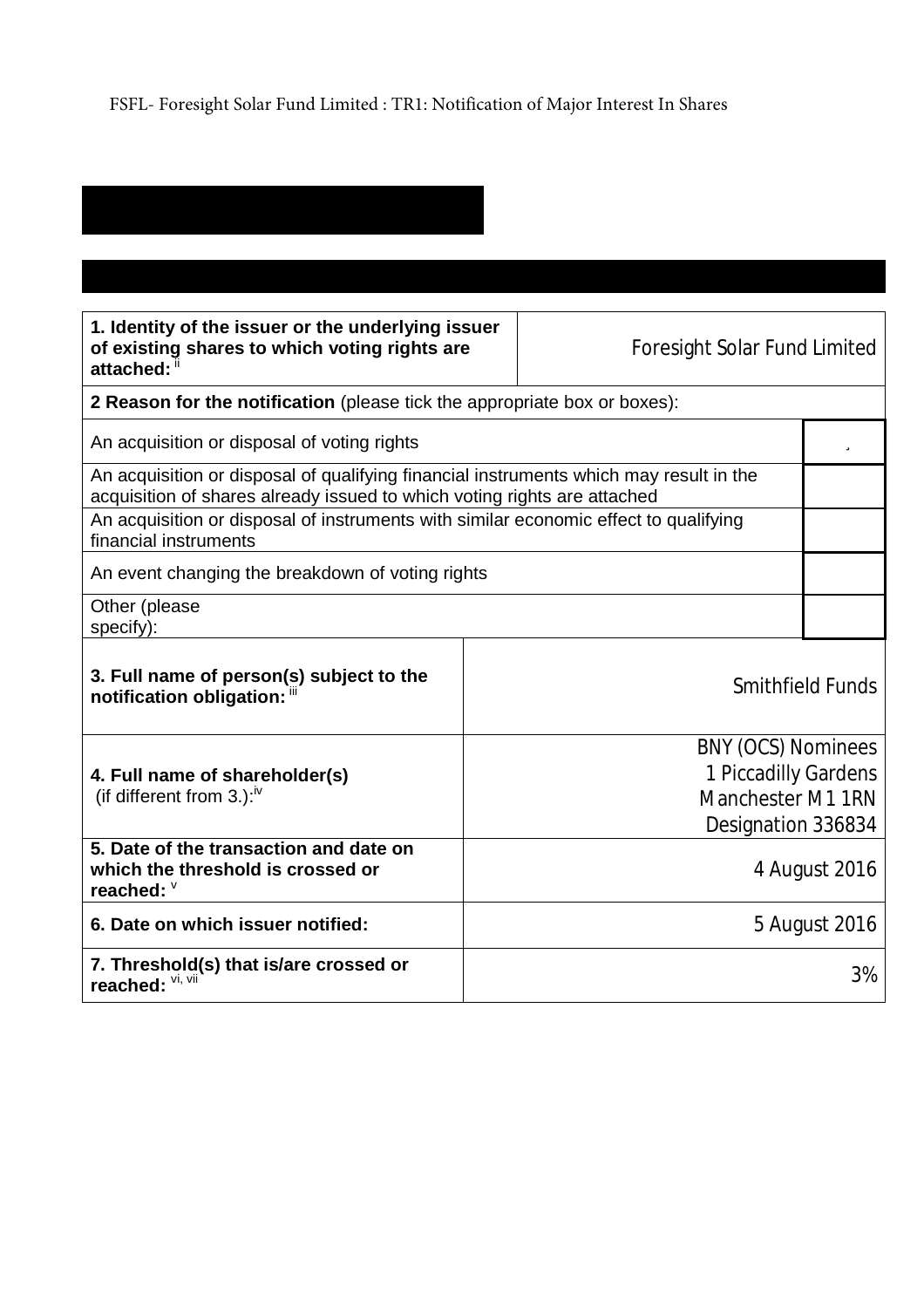| 8. Notified details:                         |                                  |                         |                                                      |                                   |                         |                                 |                 |
|----------------------------------------------|----------------------------------|-------------------------|------------------------------------------------------|-----------------------------------|-------------------------|---------------------------------|-----------------|
| A: Voting rights attached to shares Vill, ix |                                  |                         |                                                      |                                   |                         |                                 |                 |
| Class/type of                                | <b>Situation previous</b>        |                         | Resulting situation after the triggering transaction |                                   |                         |                                 |                 |
| shares                                       | to the triggering<br>transaction |                         |                                                      |                                   |                         |                                 |                 |
| if possible using<br>the ISIN CODE           | <b>Number</b><br>οf              | <b>Number</b><br>οf     | <b>Number</b><br>of shares                           | <b>Number of voting</b><br>rights |                         | % of voting rights <sup>x</sup> |                 |
|                                              | <b>Shares</b>                    | Voting<br><b>Rights</b> | <b>Direct</b>                                        | Direct <sup>xi</sup>              | Indirect <sup>xii</sup> | <b>Direct</b>                   | <b>Indirect</b> |
| <b>Ordinary Shares</b><br>JE00BD3QJR55       | 8,329,026                        | 8,329,026               | 9,407,227                                            | 9,407,227                         |                         | 3.34%                           |                 |

| <b>B: Qualifying Financial Instruments</b>           |                                               |                                    |                                                                                                           |                       |
|------------------------------------------------------|-----------------------------------------------|------------------------------------|-----------------------------------------------------------------------------------------------------------|-----------------------|
| Resulting situation after the triggering transaction |                                               |                                    |                                                                                                           |                       |
| <b>Type of financial</b><br>instrument               | <b>Expiration</b><br>$date^{\overline{x}iii}$ | Exercise/<br>Conversion Period Xiv | <b>Number of voting</b><br>rights that may be<br>acquired if the<br>instrument is<br>exercised/converted. | % of voting<br>rights |
|                                                      |                                               |                                    |                                                                                                           |                       |

**C: Financial Instruments with similar economic effect to Qualifying Financial Instruments** xv, xvi

## **Resulting situation after the triggering transaction**

| <b>Type of financial</b><br>instrument | <b>Exercise</b><br>price | <b>Expiration</b><br>$date^x$ | Exercise/<br><b>Conversion</b><br>period <sup>xviii</sup> | Number of voting rights<br>instrument refers to | % of voting rights XIX,<br>XX |              |
|----------------------------------------|--------------------------|-------------------------------|-----------------------------------------------------------|-------------------------------------------------|-------------------------------|--------------|
|                                        |                          |                               |                                                           |                                                 | <b>Nominal</b>                | <b>Delta</b> |
|                                        |                          |                               |                                                           |                                                 |                               |              |

| $\vert$ Total (A+B+C)          |                             |
|--------------------------------|-----------------------------|
| <b>Number of voting rights</b> | Percentage of voting rights |
| 9,407,227                      | 3.34%                       |